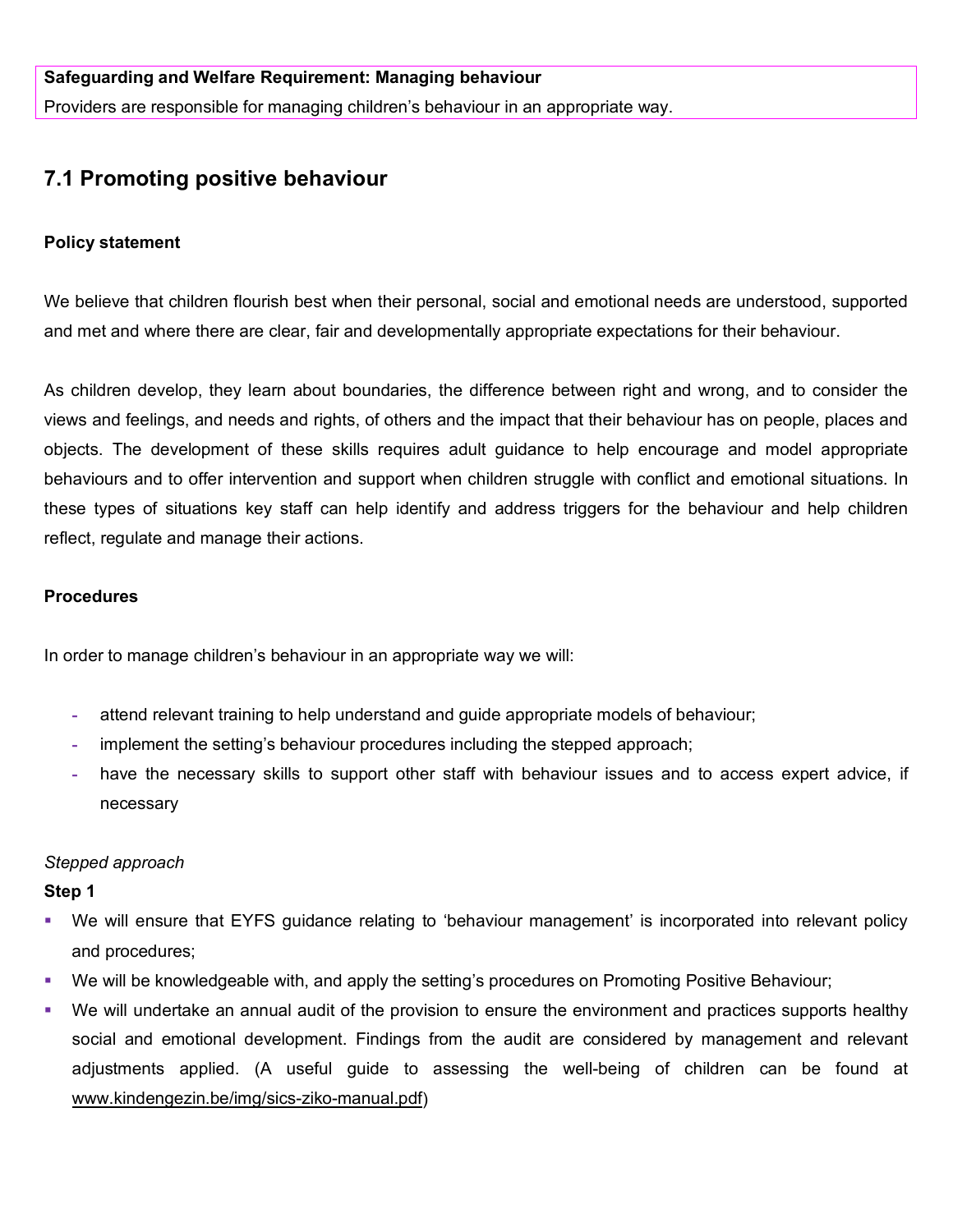ensure that all staff are supported to address issues relating to behaviour including applying initial and focused intervention approaches (see below).

# **Step 2**

- We address unwanted behaviours using the agreed and consistently applied initial intervention approach. If the unwanted behaviour does not reoccur or cause concern then normal monitoring will resume.
- Behaviours that result in concern for the child and/or others will be discussed between the key person, the behaviour coordinator and Special Educational Needs Coordinator (SENCO) or/and manager. During the meeting, the key person will use their knowledge and assessments of the child to share any known influencing factors (new baby, additional needs, illness etc.) in order to place the behaviour into context. Appropriate adjustments to practice will be agreed and if successful normal monitoring resumed.
- If the behaviour continues to reoccur and remains a concern then the key person and SENCO should liaise with parents to discuss possible reasons for the behaviour and to agree next steps. If relevant and appropriate, the views of the child relating to their behaviour should be sought and considered to help identify a cause. If a cause for the behaviour is not known or only occurs whilst in the setting then the behaviour coordinator will suggest using a focused intervention approach to identify a trigger for the behaviour.
- If a trigger is identified then the SENCO and key person will meet with the parents to plan support for the child through developing an action plan. If relevant, recommended actions for dealing with the behaviour at home should be agreed with the parent/s and incorporated into the plan. Other members of the staff team should be informed of the agreed actions in the action plan and help implement the actions. The plan should be monitored and reviewed regularly by the key person and SENCO until improvement is noticed.

All incidents and intervention relating to unwanted and challenging behaviour by children should be clearly and appropriately logged.

## **Step 3**

- If, despite applying the initial intervention and focused intervention approaches, the behaviour continues to occur and/or is of significant concern, then the behaviour coordinator and SENCO will invite the parents to a meeting to discuss external referral and next steps for supporting the child in the setting.
- It may be agreed that the Common Assessment Framework (CAF) or Early Help process should begin and that specialist help be sought for the child – this support may address either developmental or welfare needs. If the child's behaviour is part of a range of welfare concerns that also include a concern that the child may be suffering or likely to suffer significant harm, follow the Safeguarding and Children and Child Protection Policy (1.2). It may also be agreed that the child should be referred for an Education, Health and Care assessment. (See Supporting Children with SEN policy 9.2)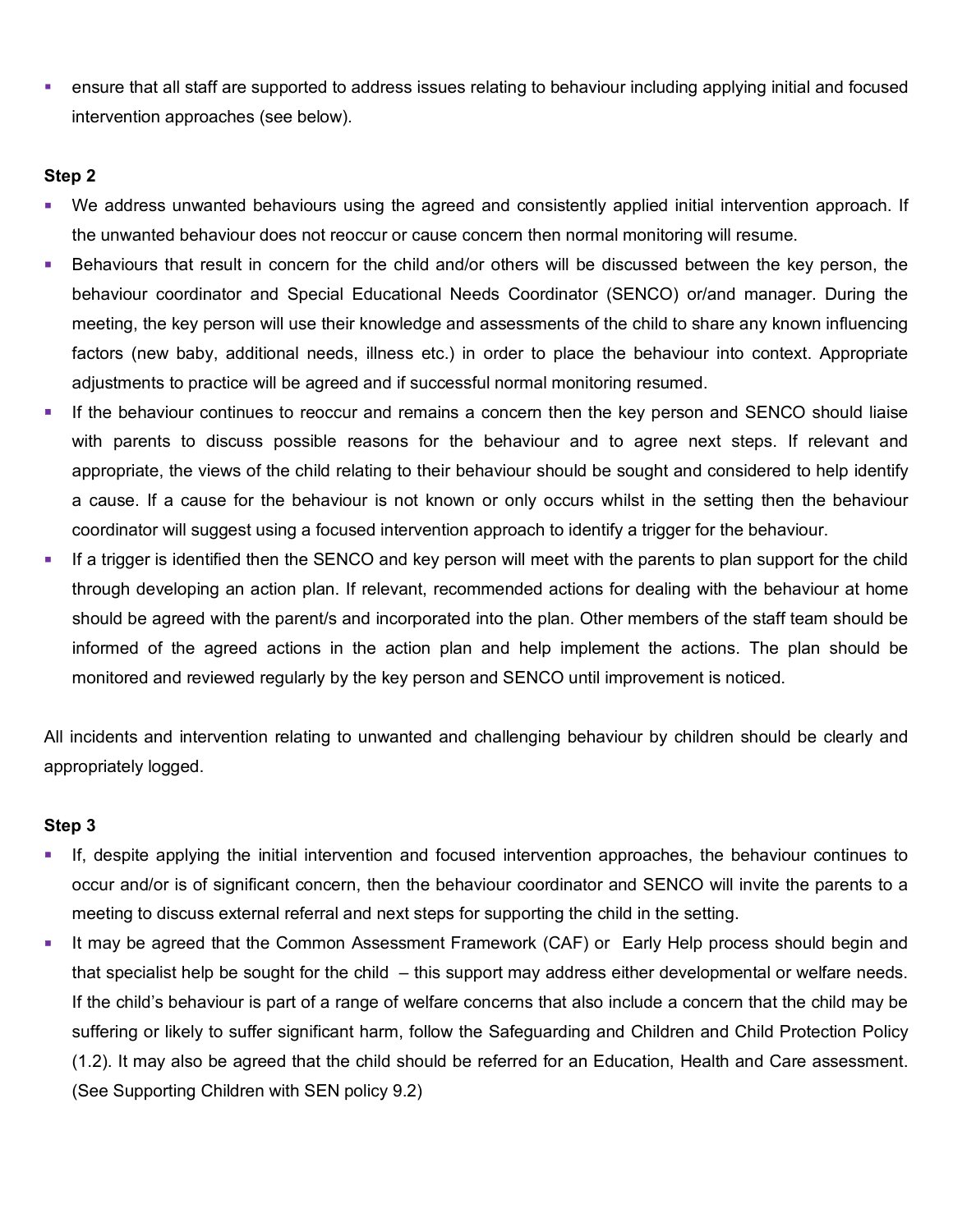Advice provided by external agencies should be incorporated into the child's action plan and regular multidisciplinary meetings held to review the child's progress.

# *Initial intervention approach*

- We use an initial problem solving intervention for all situations in which a child or children are distressed on in conflict. All staff use this intervention consistently.
- This type of approach involves an adult approaching the situation calmly, stopping any hurtful actions, acknowledging the feelings of those involved, gathering information, restating the issue to help children reflect, regain control of the situation and resolve the situation themselves.
- High Scope's Conflict Resolution process provides this type of approach but equally any other similar method would be suitable. Periodically the effectiveness of the approach will be checked.

# *Focused intervention approach*

- The reasons for some types of behaviour are not always apparent, despite the knowledge and input from key staff and parents.
- Where we have considered all possible reasons, then a focused intervention approach should then be applied.
- This approach allows the key person and behaviour coordinator to observe, reflect, and identify causes and functions of unwanted behaviour in the wider context of other known influences on the child.
- We follow the ABC method which uses key observations to identify a) an event or activity (antecedent) that occurred immediately before a particular behaviour, b) what behaviour was observed and recorded at the time of the incident, and c) what the consequences were following the behaviour. Once analysed, the focused intervention should help determine the cause (e.g. ownership of a toy or fear of a situation) and function of the behaviour (to obtain the toy or avoid a situation) and suitable support will be applied.

# *Use of rewards and sanctions*

- All children need consistent messages, clear boundaries and guidance to intrinsically manage their behaviour through self-reflection and control.
- Rewards such as excessive praise and stickers may provide an immediate change in the behaviour but will not teach children how to act when a 'prize' is not being given or provide the child with the skills to manage situations and their emotions. Instead, a child is taught how to be 'compliant' and respond to meet adult's own expectations in order to obtain a reward (or for fear of a sanction). If used then the type of rewards and their functions must be carefully considered before applying.
- Children should never be labelled, criticised, humiliated, punished, shouted at or isolated by removing them from the group and left alone in 'time out' or on a 'naughty chair'. However, if necessary children can be accompanied and removed from the group in order to calm down and if appropriate helped to reflect on what has happened.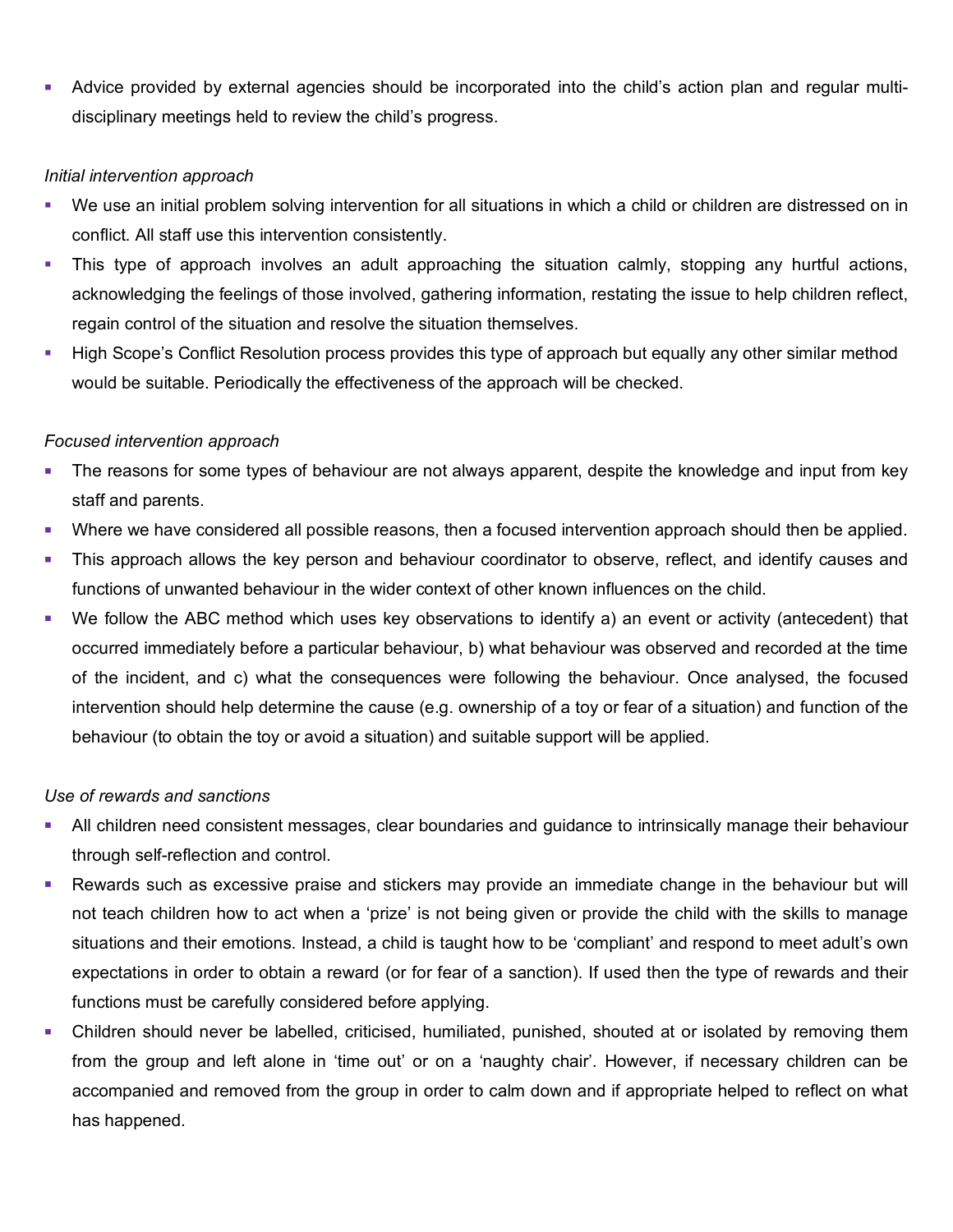# *Use of physical intervention*

- The term physical intervention is used to describe any forceful physical contact by an adult to a child such as grabbing, pulling, dragging, or any form of restraint of a child such as holding down. Where a child is upset or angry, staff will speak to them calmly, encouraging them to vent their frustration in other ways by diverting the child's attention.
- Staff should not use physical intervention or the threat of physical intervention, to manage a child's behaviour unless it is necessary to use 'reasonable force in order to prevent children from injuring themselves or others or damage property' (EYFS).
- If 'reasonable force' has been used for any of the reasons shown above, parents are to be informed on the same day that it occurs. The intervention will be recorded as soon as possible within the child's file, which states clearly when and how parents were informed.
- Corporal (physical) punishment of any kind should never be used or threatened.

# *Challenging Behaviour/Aggression by children towards other children*

- Any aggressive behaviour by children towards other children will result in a staff member intervening immediately to challenge and prevent escalation.
- If the behaviour has been significant or may potentially have a detrimental effect on the child, the parents of the child who has been the victim of behaviour and the parents of the child who has been the perpetrator should be informed.
- The designated person will contact children's social services if appropriate, i.e., if a child has been seriously injured, or if there is reason to believe that a child's challenging behaviour is an indication that they themselves are being abused.
- The designated person will make a written record of the incident, which is kept in the child's file; in line with the *Safeguarding children, young people and vulnerable adults* policy.
- The designated person should complete a risk assessment related to the child's challenging behaviour to avoid any further instances.
- The designated person should meet with the parents of the child who has been affected by the behaviour to advise them of the incident and the setting's response to the incident.
- Ofsted should be notified if appropriate, i.e., if a child has been seriously injured.
- Relevant health and safety procedures and procedures for dealing with concerns and complaints should be followed.
- Parents should also be asked to sign risk assessments where the risk assessment relates to managing the behaviour of a specific child.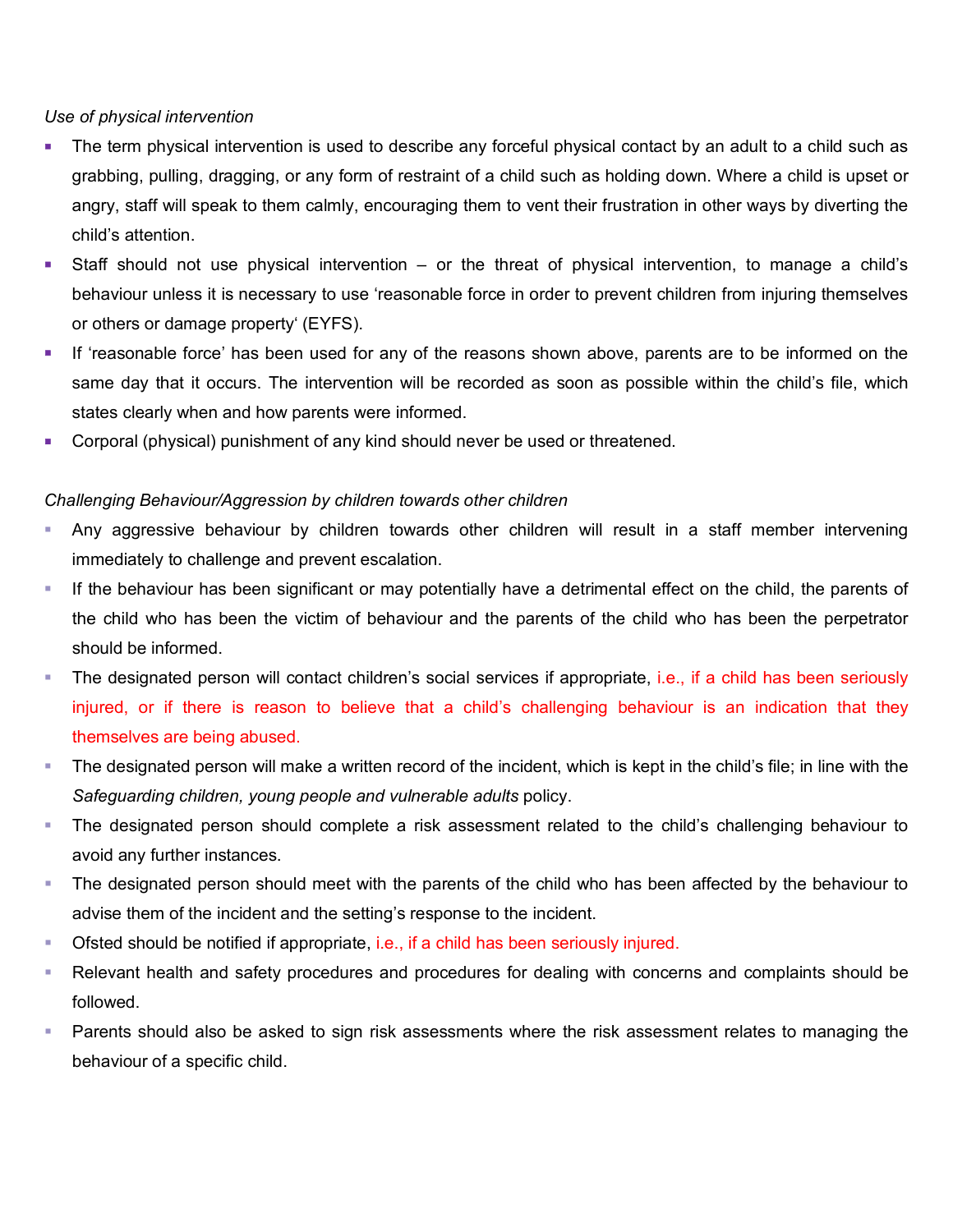Bullying is a behaviour that both parents and practitioners worry about. Bullying is a deliberate, aggressive and repeated action, which is carried out with intent to cause harm or distress to others. It requires the child to have 'theory of mind' and a higher level of reasoning and thinking, all of which are complex skills that most three-yearolds have not yet developed (usually after the age of four along with empathy). Therefore, an outburst by a threeyear-old is more likely to be a reflection of the child's emotional well-being, their stage of development or a behaviour that they have copied from someone else.

Young children are keen observers and more likely to copy behaviours, which mimic the actions of others, especially the actions of people they have established a relationship with. These are learnt behaviours rather than premeditated behaviours because children this young do not have sufficiently sophisticated cognition to carry out the type of bullying an older child can do. Unless addressed early, this type of pre-bullying behaviour in young children can lead on to bullying behaviour later in childhood. The fear is that by labelling a child as a bully so early in life we risk influencing negative perceptions and expectations of the child which will impact on their self-image, self-esteem and may adversely affect their long term behaviour. This label can stick with the child for the rest of their life.

## *Challenging unwanted behaviour from adults in the setting*

- Settings will not tolerate behaviour from an adult which demonstrates a dislike, prejudice and/or discriminatory attitude or action towards any individual or group. This includes negativity towards groups and individuals living outside the UK (xenophobia). This also applies to the same behaviour if directed towards specific groups of people and individuals who are British Citizens residing in the UK.
- Allegations of discriminatory remarks or behaviour including xenophobia made in the setting by any adult will be taken seriously. The perpetrator will be asked to stop the behaviour and failure to do so may result in the adult being asked to leave the premises and in the case of a staff member, disciplinary measures being taken.
- Where a parent makes discriminatory or prejudiced remarks to staff at any time, or other people while on the premises, this is recorded on the child's file and is reported to the setting manager. The procedure is explained and the parent asked to comply while on the premises. An 'escalatory' approach will be taken with those who continue to exhibit this behaviour. The second stage comprises a letter to the parent requesting them to sign a written agreement not to make discriminatory remarks or behave in a discriminatory or prejudiced manner; the third stage may be considering withdrawing the child's place.

## **Further guidance**

- Special Educational Needs and Disability Code of Practice (DfE 2014)
- Behaviour Matters (Pre-school Learning Alliance 2016)